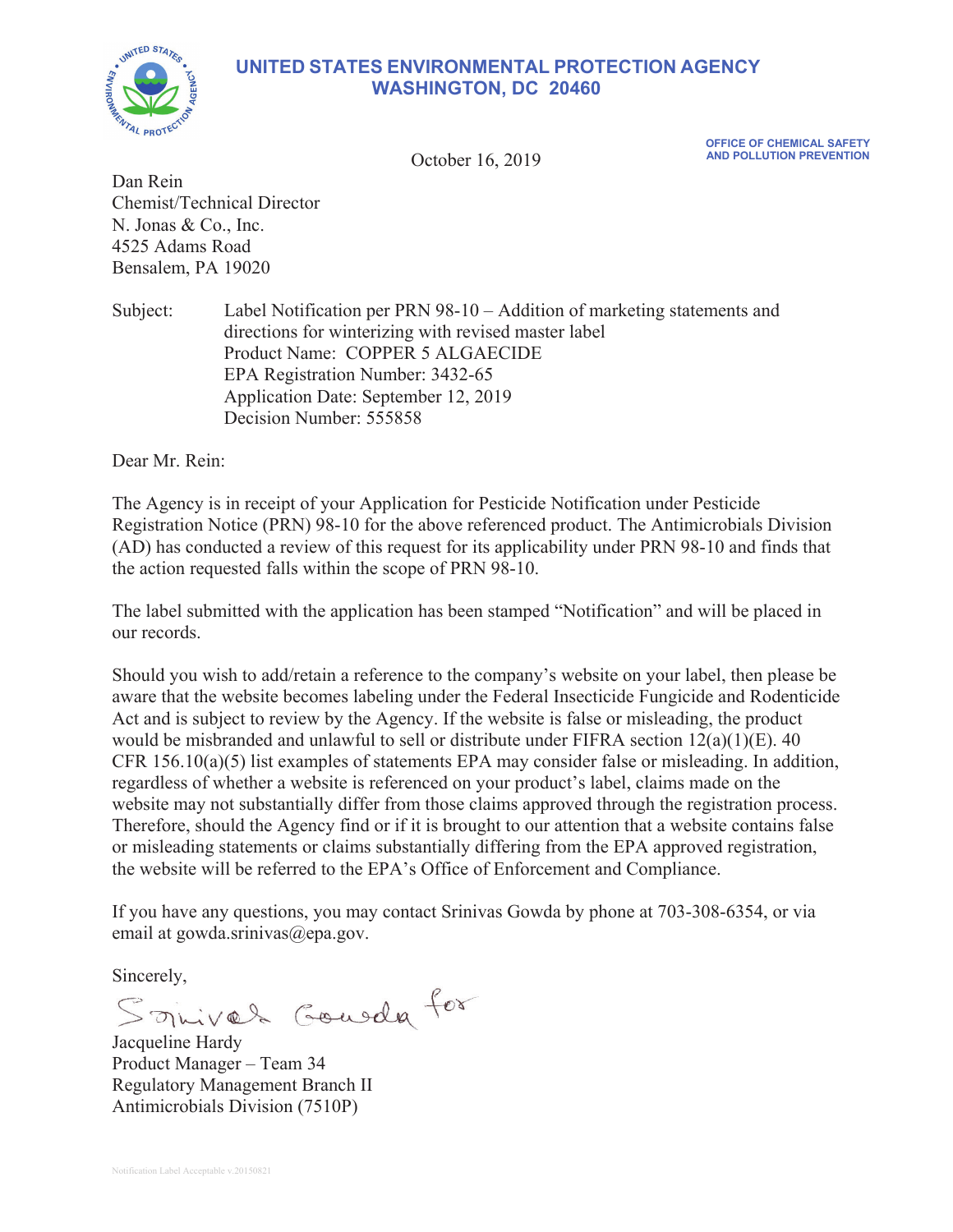# **COPPER 5 ALGAECIDE**

## **[Swimming Pool Formula]**

**[Non-Foaming Formula] [Winterizing liquid Agent] [Simplifies Spring Cleaning] [Easy to use]** 

**NOTIFICATION** 

3432-65<br>The applicant has certified that no changes, other than those reported to the Agency have been made to the labeling. The Agency acknowledges this notification by letter dated:

**[One treatment keeps pool free of algae all winter] [Will not affect paint or pool surfaces] [[This product] distributes itself]**

10/16/2019

## **ACTIVE INGREDIENT:**

Copper Triethanolamine Complex\*........ 0.59% **OTHER INGREDIENTS** .................. 99.41% **TOTAL 100.00%** 

\*This product contains 0.81 ounces (23 grams) of copper per gallon from Copper Triethanolamine Complex.

## **KEEP OUT OF REACH OF CHILDREN CAUTION**

See [back][side] panel for additional precautionary statements [and First Aid].

EPA REG. NO. 3432-65 EPA EST. NO. 3432-PA-1

**NET CONT. 1 QT.** 

Mfg. by: N. Jonas & Co., Inc. • Bensalem, PA 19020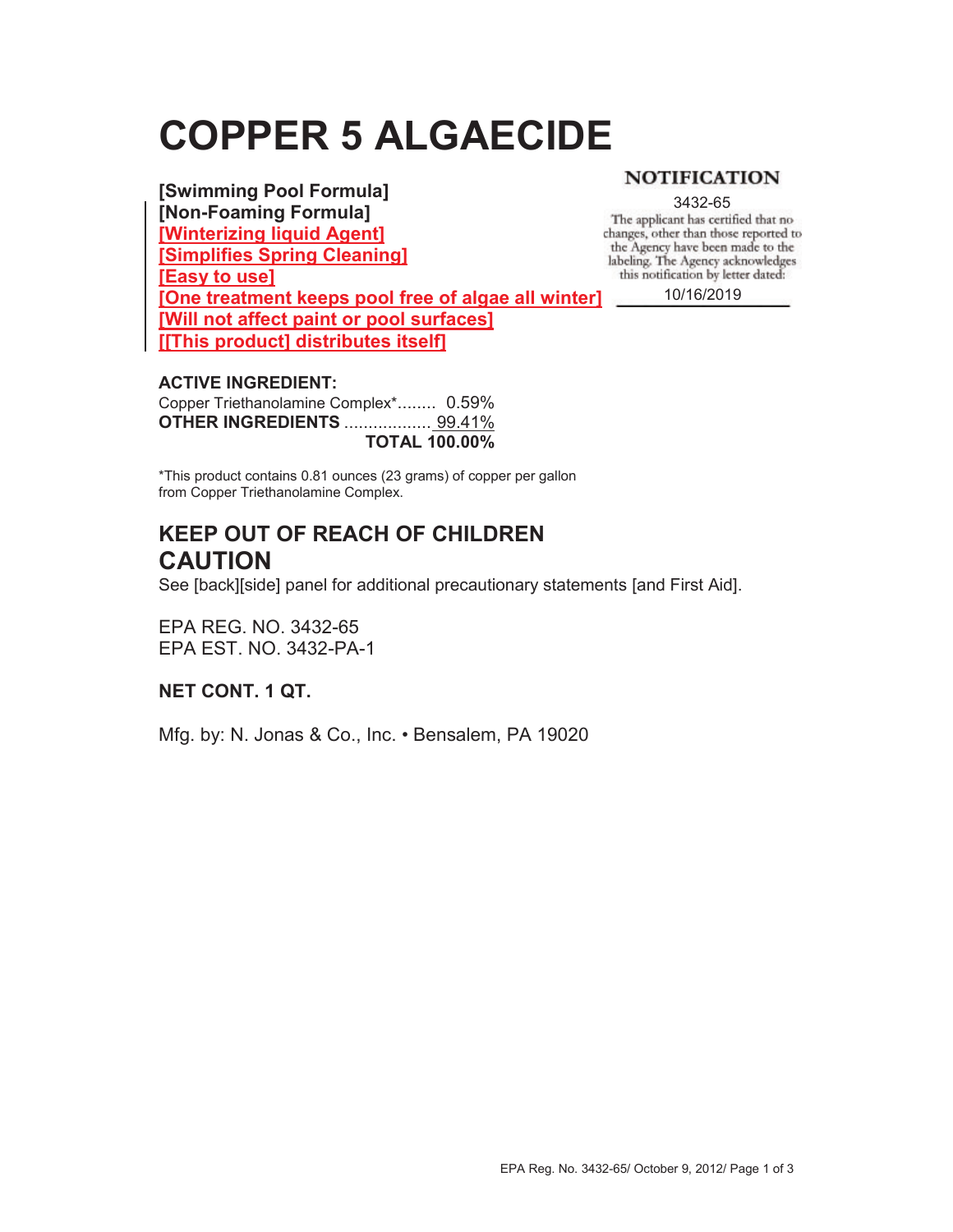## **PRECAUTIONARY STATEMENTS HAZARDS TO HUMANS AND DOMESTIC ANIMALS**

**CAUTION:** Causes moderate eye irritation. Harmful if swallowed, inhaled, or absorbed through the skin. Avoid contact with skin, eyes, or clothing. Avoid breathing vapors or spray mist. Prolonged or frequently repeated skin contact may cause allergic reactions in some individuals. Wash thoroughly with soap and water after handling and before eating, drinking, smoking, chewing gum, using tobacco, or using the toilet.

| <b>FIRST AID</b>                                          |                                                                                                                                                                                       |
|-----------------------------------------------------------|---------------------------------------------------------------------------------------------------------------------------------------------------------------------------------------|
| <b>IF IN EYES</b>                                         | Hold eye open and rinse slowly and gently with water for 15-20<br>$\bullet$<br>minutes.                                                                                               |
|                                                           | Remove contact lenses, if present, after the first 5 minutes, then<br>$\bullet$<br>continue rinsing eye.<br>Call a poison control center or doctor for treatment advice.<br>$\bullet$ |
| <b>IF ON SKIN</b>                                         | Take off contaminated clothing.<br>$\bullet$                                                                                                                                          |
| <b>OR CLOTHING</b>                                        | Rinse skin immediately with plenty of water for 15-20 minutes.<br>$\bullet$                                                                                                           |
|                                                           | Call a poison control center or doctor for treatment advice.<br>$\bullet$                                                                                                             |
| <b>IF INHALED</b>                                         | Move person to fresh air.<br>$\bullet$                                                                                                                                                |
|                                                           | If person is not breathing, call 911 or an ambulance, then give                                                                                                                       |
|                                                           | artificial respiration, preferably mouth-to-mouth, if possible.                                                                                                                       |
|                                                           | Call a poison control center or doctor for further treatment advice.<br>$\bullet$                                                                                                     |
| IF<br><b>SWALLOWED</b>                                    | Call a poison control center or doctor immediately for treatment<br>$\bullet$<br>advice.                                                                                              |
|                                                           | Have person sip a glass of water if able to swallow.<br>$\bullet$                                                                                                                     |
|                                                           | Do not induce vomiting unless told to do so by the poison control<br>$\bullet$<br>center or doctor                                                                                    |
|                                                           | Do not give anything by mouth to an unconscious person.<br>$\bullet$                                                                                                                  |
|                                                           | Call a poison control center or doctor for further treatment advice<br>$\bullet$                                                                                                      |
| <b>HOTLINE NUMBER</b>                                     |                                                                                                                                                                                       |
| Have the product container or label with you when calling |                                                                                                                                                                                       |
| a poison control center or doctor or going for treatment. |                                                                                                                                                                                       |
| You may also contact Chemtrec at 1-800-424-9300 for       |                                                                                                                                                                                       |
| emergency medical treatment information.                  |                                                                                                                                                                                       |

**PHYSICAL OR CHEMICAL HAZARDS:** Do not mix with other chemicals.

 *(If container size is less than 5 gallons, use the following Environmental Hazards statement)* 

**ENVIRONMENTAL HAZARDS:** This pesticide is toxic to fish and aquatic organisms.

*(If container size is 5 gallons or larger, use the following Environmental Hazards statement)*  **ENVIRONMENTAL HAZARDS:** This pesticide is toxic to fish and aquatic organisms. Do not discharge effluent containing this product into lakes, streams, ponds, estuaries, oceans or other waters unless in accordance with the requirements of National Pollutant Discharge Elimination Systems (NPDES) permit and the permitting authority has been notified in writing prior to discharge. Do no discharge effluent containing this product to sewer systems without previously notifying the local sewage treatment plant authority. For guidance contact your State Water Board or Regional Office of the EPA.

#### **DIRECTIONS FOR USE**

It is a violation of federal law to use this product in a manner inconsistent with its labeling.